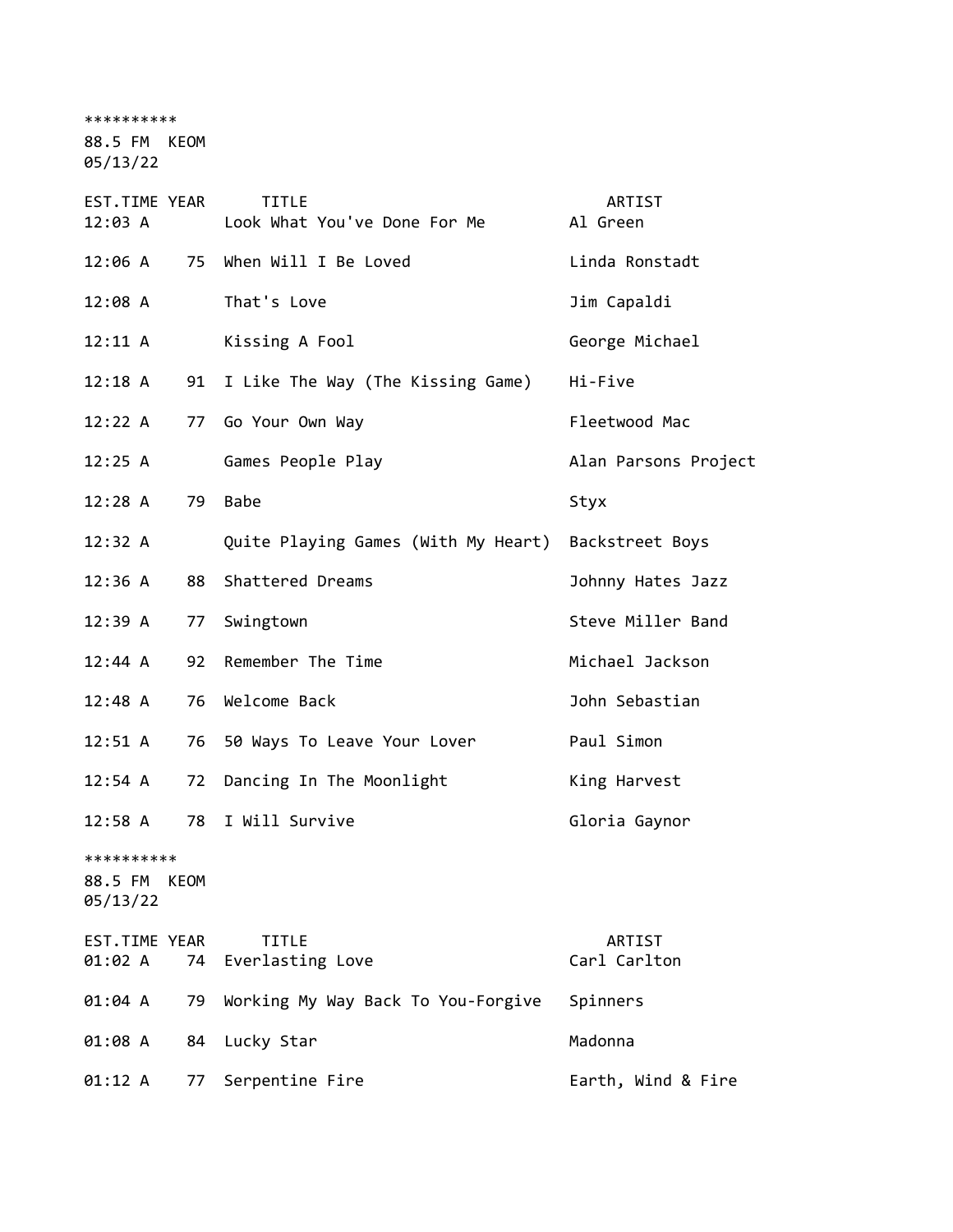| 01:17 A                                |    | 71 It's Too Late                     | Carole King              |
|----------------------------------------|----|--------------------------------------|--------------------------|
| 01:21 A                                | 78 | Lotta Love                           | Nicolette Larson         |
| 01:24 A                                | 85 | Life In One Day                      | Howard Jones             |
| 01:27 A                                |    | Tonight                              | New Kids On The Block    |
| 01:30 A                                |    | 79 Love You Inside Out               | Bee Gees                 |
| 01:34 A                                | 75 | Walk Away From Love                  | David Ruffin             |
| 01:37 A                                | 80 | Sailing                              | Christopher Cross        |
| 01:41 A                                |    | I'm Eighteen                         | Alice Cooper             |
| 01:45 A                                | 91 | I Adore Mi Amore                     | Color Me Badd            |
| 01:50 A                                | 78 | Love Is In The Air                   | John Paul Young          |
| 01:53 A                                | 78 | Reminiscing                          | Little River Band        |
| 01:58 A                                |    | Sister Golden Hair                   | America                  |
| **********<br>88.5 FM KEOM<br>05/13/22 |    |                                      |                          |
| EST.TIME YEAR<br>02:01 A               | 77 | <b>TITLE</b><br>Just The Way You Are | ARTIST<br>Billy Joel     |
| 02:05 A                                | 70 | Everything Is Beautiful              | Ray Stevens              |
| 02:08 A                                | 84 | The Boys Of Summer                   | Don Henley               |
| 02:14 A                                | 77 | I'm In You                           | Peter Frampton           |
| 02:18 A                                | 75 | It's A Miracle                       | Barry Manilow            |
| 02:22 A                                |    | Forever Man                          | Eric Clapton             |
| 02:25 A                                |    | Romeo                                | Dino                     |
| 02:28 A                                | 78 | Take A Chance On Me                  | ABBA                     |
| 02:32 A                                | 79 | Don't Bring Me Down                  | Electric Light Orchestra |
| 02:36 A                                | 85 | You're The Inspiration               | Chicago                  |
| 02:39 A                                |    | Smoke Gets In Your Eyes              | Blue Haze                |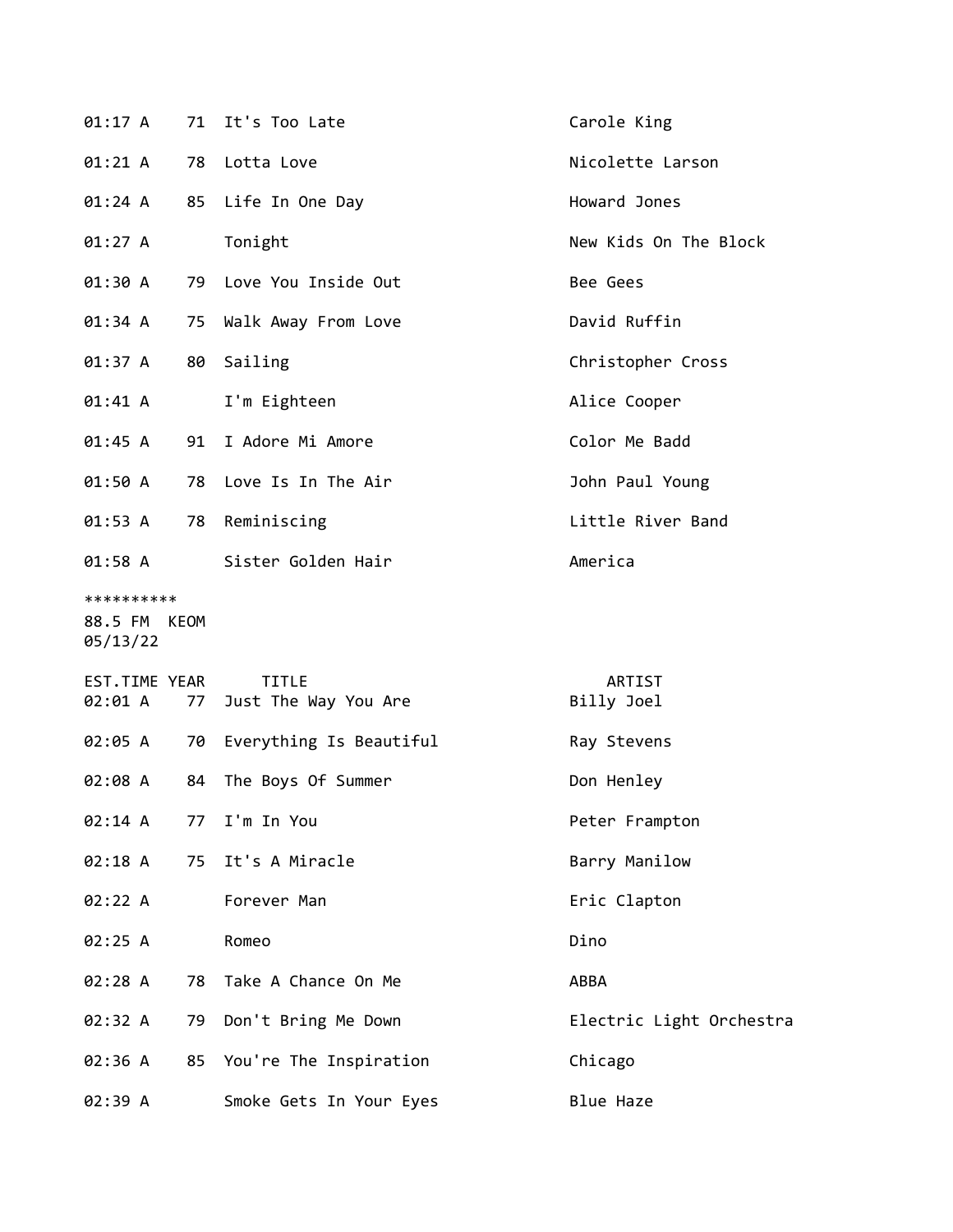| 02:44 A                                |    | 96 Un-Break My Heart                   | Toni Braxton                  |
|----------------------------------------|----|----------------------------------------|-------------------------------|
| 02:48 A                                |    | 78 We'll Never Have To Say Goodbye Aga | England Dan & John Ford Coley |
| 02:51 A                                | 73 | The Way We Were                        | Barbra Streisand              |
| 02:54 A                                | 76 | Shop Around                            | Captain & Tennille            |
| 02:58 A                                |    | 76 I'll Be Good To You                 | Brothers Johnson              |
| **********<br>88.5 FM KEOM<br>05/13/22 |    |                                        |                               |
| EST.TIME YEAR<br>03:02 A               | 70 | <b>TITLE</b><br>Domino                 | ARTIST<br>Van Morrison        |
| 03:05 A                                |    | 71 You've Got A Friend                 | James Taylor                  |
| 03:09 A                                |    | We Can't Go Wrong                      | Cover Girls                   |
| 03:15 A                                |    | 79 Please Don't Go                     | KC & The Sunshine Band        |
| 03:19 A                                |    | Sultans Of Swing                       | Dire Straits                  |
| 03:23 A                                |    | You Don't Want Me Anymore              | Steel Breeze                  |
| 03:26 A                                |    | Shine                                  | Collective Soul               |
| 03:30 A                                |    | 71 Mr. Big Stuff                       | Jean Knight                   |
| 03:33 A                                |    | 78 Whenever I Call You Friend          | Kenny Loggins & Stevie Nicks  |
| 03:37 A                                | 88 | New Sensation                          | <b>INXS</b>                   |
| 03:40 A                                |    | 73 Tell Her She's Lovely               | El Chicano                    |
| 03:45 A                                |    | Simple Life                            | Elton John                    |
| 03:50 A                                |    | 74 Lady                                | Styx                          |
| 03:53 A                                | 77 | When I Need You                        | Leo Sayer                     |
| 03:58 A                                | 78 | How Much I Feel                        | Ambrosia                      |
| **********                             |    |                                        |                               |
| 88.5 FM KEOM                           |    |                                        |                               |

05/13/22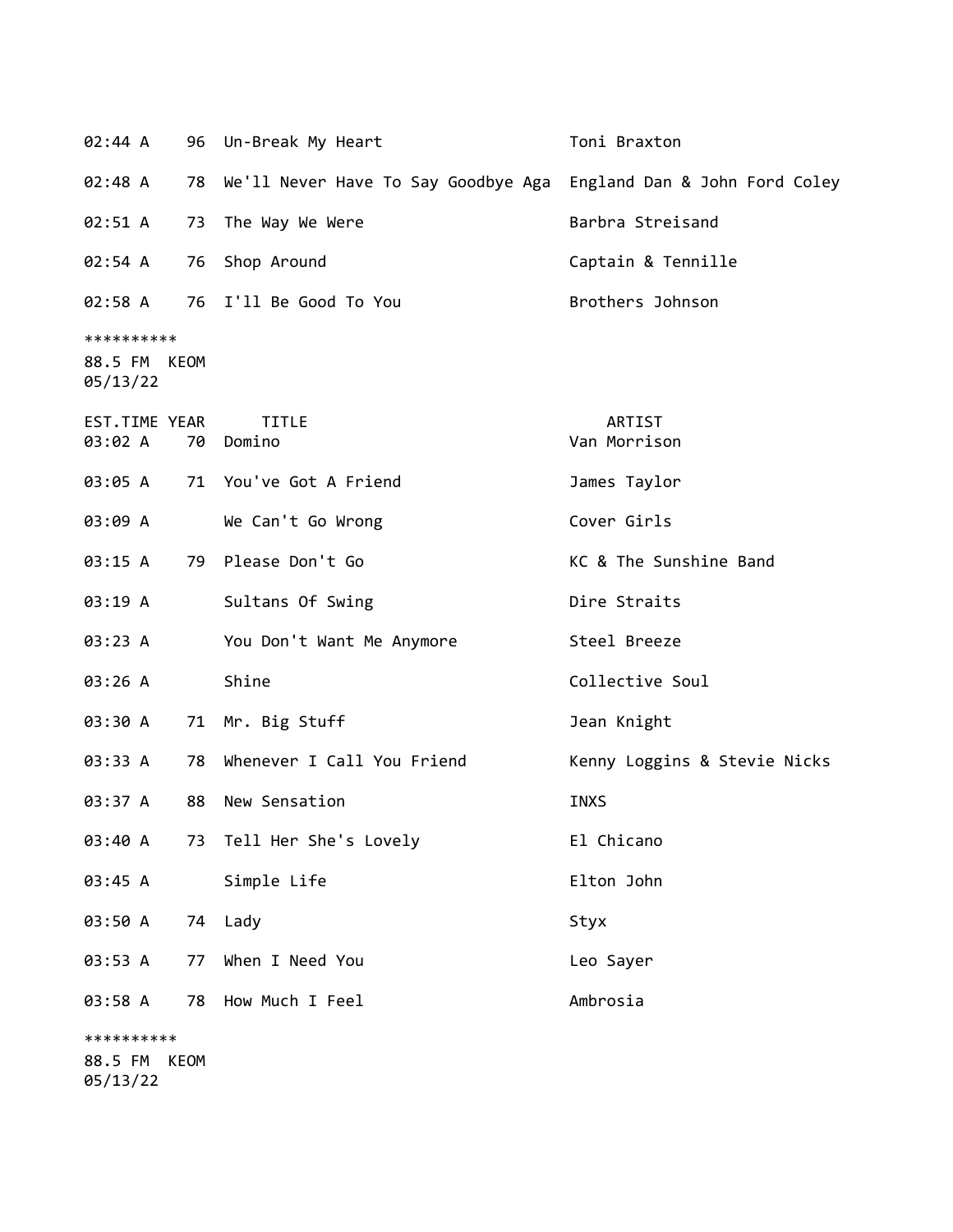| EST.TIME YEAR<br>04:02 A               |    | <b>TITLE</b><br>74 Just Don't Want To Be Lonely        | ARTIST<br>Main Ingredient |
|----------------------------------------|----|--------------------------------------------------------|---------------------------|
| 04:06 A                                |    | 74 Until You Come Back To Me (That's W Aretha Franklin |                           |
| 04:09 A                                |    | Dancing In The Street                                  | Mick Jagger & David Bowie |
| 04:12 A                                | 78 | Instant Replay                                         | Dan Hartman               |
| 04:17 A                                |    | 72 I'll Be Around                                      | Spinners                  |
| 04:20 A                                |    | 72 Bang A Gong (Get It On)                             | T. Rex                    |
| 04:25 A                                |    | You Can Call Me Al                                     | Paul Simon                |
| 04:29 A                                |    | 72 Clair                                               | Gilbert O'Sullivan        |
| 04:32 A                                |    | 70 Love Or Let Me Be Lonely                            | Friends Of Distinction    |
| 04:35 A                                |    | 86 Live To Tell                                        | Madonna                   |
| 04:39 A                                |    | 70 Cry Me A River                                      | Joe Cocker                |
| 04:45 A                                | 93 | Hero                                                   | Mariah Carey              |
| 04:50 A                                |    | 78 Hold The Line                                       | Toto                      |
| 04:54 A                                |    | 74 Cat's In The Cradle                                 | Harry Chapin              |
| 04:59 A                                | 79 | Tragedy                                                | Bee Gees                  |
| **********<br>88.5 FM KEOM<br>05/13/22 |    |                                                        |                           |
| EST.TIME YEAR<br>05:03 A               | 77 | <b>TITLE</b><br>Whatcha Gonna Do                       | ARTIST<br>Pablo Cruise    |
| 05:07 A                                | 74 | Best Thing That Ever Happened To Me                    | Gladys Knight & The Pips  |
| 05:10 A                                |    | Se La                                                  | Lionel Richie             |
| 05:17 A                                | 90 | Love Will Never Do Without You                         | Janet Jackson             |
| 05:21 A                                | 73 | Boogie Woogie Bugle Boy                                | Bette Midler              |
| 05:24 A                                |    | Electric Youth                                         | Debbie Gibson             |
| 05:28 A                                |    | Nightingale                                            | Carole King               |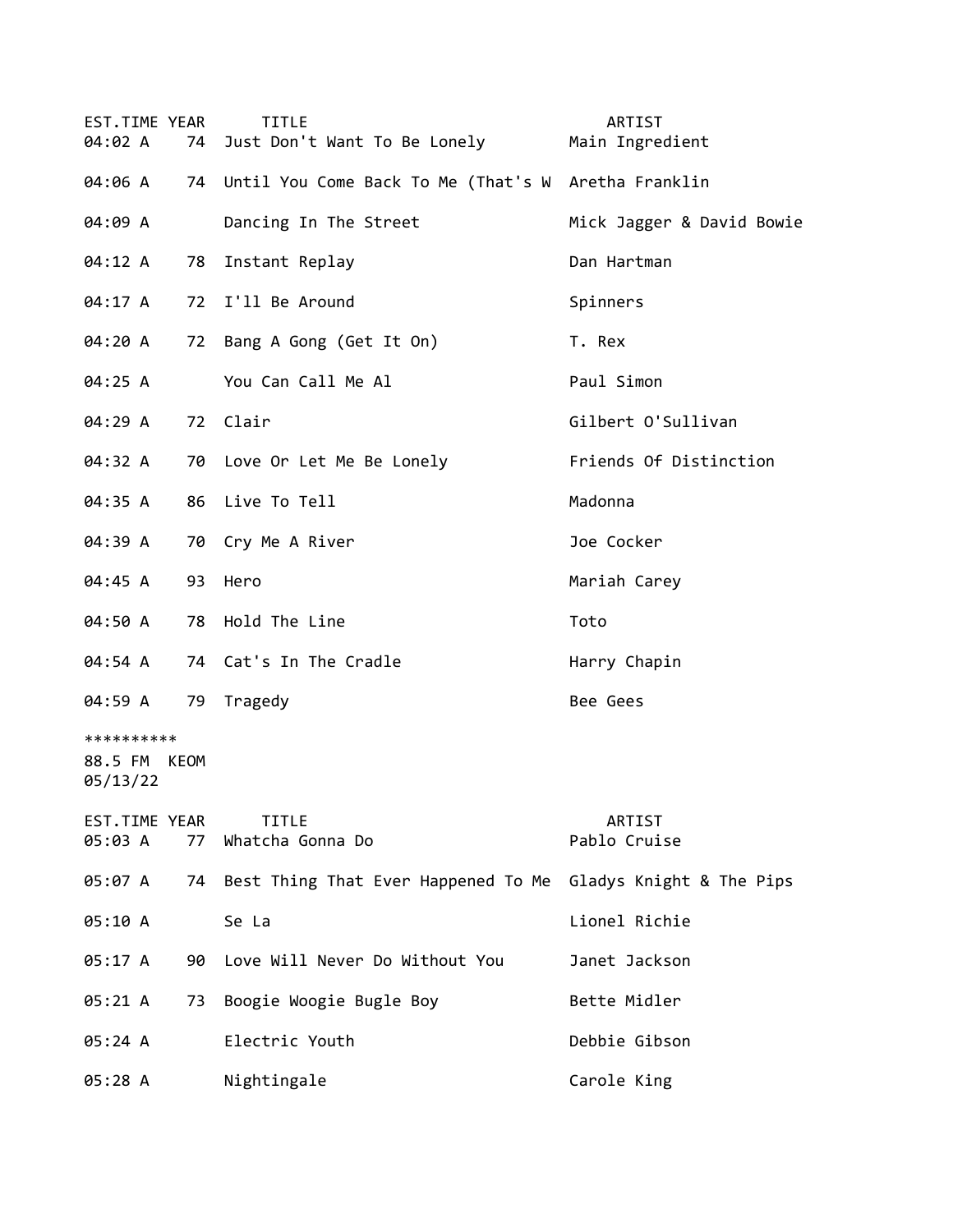| 05:32 A                                | 95 | Roll To Me                                        | Del Amitri                |
|----------------------------------------|----|---------------------------------------------------|---------------------------|
| 05:34 A                                | 86 | The Way It Is                                     | Bruce Hornsby & The Range |
| 05:38 A                                |    | Bungle In The Jungle                              | Jethro Tull               |
| 05:44 A                                |    | True Colors                                       | Phil Collins              |
| 05:47A                                 | 73 | Diamond Girl                                      | Seals & Crofts            |
| 05:51 A                                | 72 | Oh Babe, What Would You Say                       | Hurricane Smith           |
| 05:54 A                                | 77 | Heard It In A Love Song                           | Marshall Tucker Band      |
| 05:59 A                                | 77 | Dazz                                              | <b>Brick</b>              |
| **********<br>88.5 FM KEOM<br>05/13/22 |    |                                                   |                           |
| EST.TIME YEAR<br>06:02 A               |    | <b>TITLE</b><br>70 25 Or 6 To 4                   | ARTIST<br>Chicago         |
| 06:06 A                                | 77 | (Your Love Has Lifted Me) Higher An Rita Coolidge |                           |
| 06:09 A                                | 79 | Spooky                                            | Atlanta Rhythm Section    |
| 06:17 A                                | 79 | Reunited                                          | Peaches & Herb            |
| 06:21 A                                | 76 | Lowdown                                           | Boz Scaggs                |
| 06:25 A                                |    | Tender Lover                                      | Babyface                  |
| 06:30 A                                | 77 | Keep It Comin' Love                               | KC & The Sunshine Band    |
| 06:34 A                                | 70 | I Just Can't Help Believing                       | B.J. Thomas               |
| 06:37 A                                | 84 | All I Need                                        | Jack Wagner               |
| 06:40 A                                | 79 | Is She Really Going Out With Him                  | Joe Jackson               |
| 06:47 A                                | 92 | Tears In Heaven                                   | Eric Clapton              |
| 06:51 A                                |    | The Way You Love Me                               | Karyn White               |
| 06:55 A                                | 84 | Ghostbusters                                      | Ray Parker Jr.            |
| **********<br>88.5 FM KEOM<br>05/13/22 |    |                                                   |                           |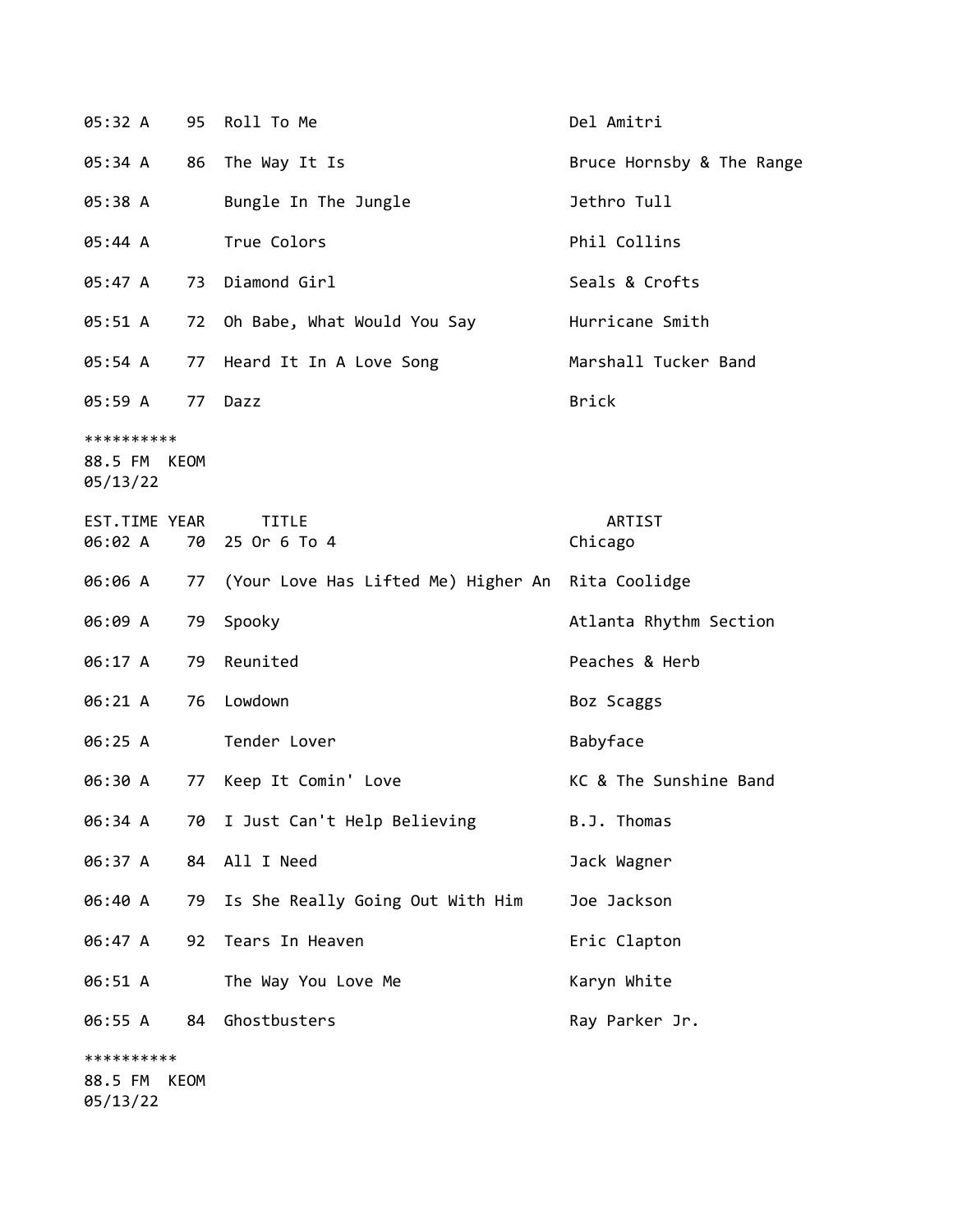| EST.TIME YEAR<br>07:02 A               |    | <b>TITLE</b><br>77 My Life                      | ARTIST<br>Billy Joel         |
|----------------------------------------|----|-------------------------------------------------|------------------------------|
| 07:06 A                                |    | 77 Smoke From A Distant Fire                    | Sanford-Townsend Band        |
| 07:10 A                                |    | Girl I'm Gonna Miss You                         | Milli Vanilli                |
| 07:19A                                 |    | 79 We Are Family                                | Sister Sledge                |
| 07:23 A                                |    | 78 Right Down The Line                          | Gerry Rafferty               |
| 07:27 A                                | 81 | Urgent                                          | Foreigner                    |
| 07:33 A                                |    | 72 Long Cool Woman (In A Black Dress)           | Hollies                      |
| 07:38 A                                | 88 | Get Outta My Dreams Get Into My Car Billy Ocean |                              |
| 07:42 A                                | 77 | Surfin' U.S.A.                                  | Leif Garrett                 |
| 07:46 A                                |    | 71 Smiling Faces Sometimes                      | Undisputed Truth             |
| 07:50 A                                | 82 | Empty Garden                                    | Elton John                   |
| 07:59 A                                |    | 84 Wake Me Up Before You Go-Go                  | Wham!                        |
| **********<br>88.5 FM KEOM<br>05/13/22 |    |                                                 |                              |
| EST.TIME YEAR                          |    |                                                 |                              |
| 08:03 A                                |    | <b>TITLE</b><br>76 Fly Like An Eagle            | ARTIST<br>Steve Miller Band  |
| 08:07 A                                |    | 77 I Just Want To Be Your Everything            | Andy Gibb                    |
| 08:11 A                                |    | More Than You Know                              | Martika                      |
| 08:18 A 89 Real Love                   |    |                                                 | Jody Watley                  |
| 08:22 A                                |    | All This Time                                   | Sting                        |
| 08:28 A                                |    | 72 Hurting Each Other                           | Carpenters                   |
| 08:33 A                                | 70 | Lookin' Out My Back Door                        | Creedence Clearwater Revival |
| 08:35 A                                | 72 | Hold Your Head Up                               | Argent                       |
| 08:40 A                                |    | 86 Word Up                                      | Cameo                        |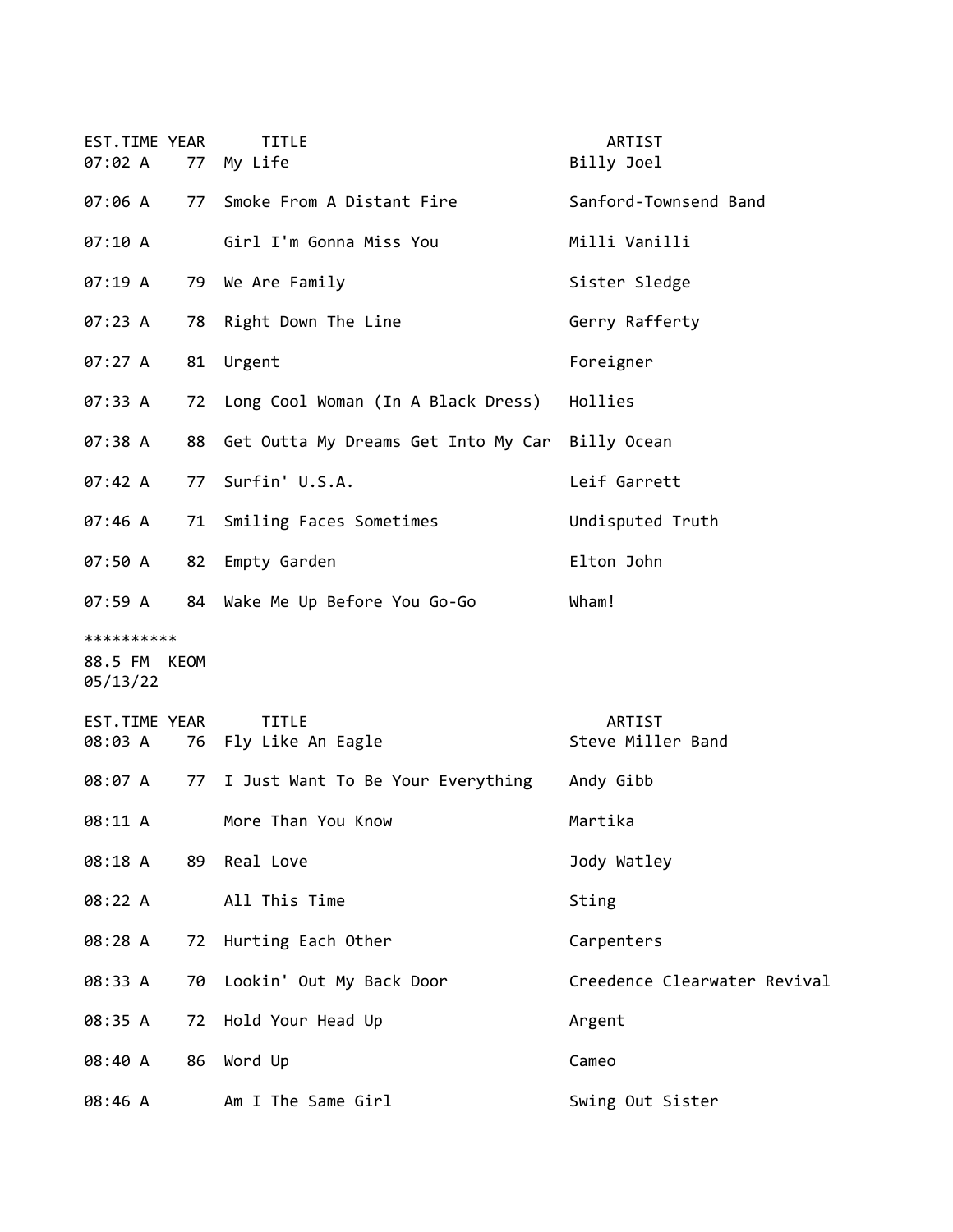| 08:50 A                                          |    | 72 Sweet Seasons                           | Carole King                      |
|--------------------------------------------------|----|--------------------------------------------|----------------------------------|
| 08:53 A                                          |    | 79 Rise [Instrumental]                     | Herb Alpert                      |
| **********<br>88.5 FM<br>KEOM<br>05/13/22        |    |                                            |                                  |
| EST.TIME YEAR<br>09:00 A                         | 74 | <b>TITLE</b><br>Kung Fu Fighting           | ARTIST<br>Carl Douglas           |
| 09:03 A                                          | 77 | Handy Man                                  | James Taylor                     |
| 09:06 A                                          |    | What's Goin' On                            | Marvin Gaye                      |
| 09:10 A                                          | 89 | What Kind Of Man Would I Be                | Chicago                          |
| 09:16 A                                          |    | 75 Rhinestone Cowboy                       | Glen Campbell                    |
| 09:19 A                                          | 70 | The Letter                                 | Joe Cocker                       |
| 09:23 A                                          |    | It's The End Of The World As We Kno R.E.M. |                                  |
| 09:27 A                                          |    | Real Love                                  | Mary J. Blige                    |
| 09:33 A                                          |    | 74 Laughter In The Rain                    | Neil Sedaka                      |
| 09:35 A                                          | 79 | Makin' It                                  | David Naughton                   |
| 09:38 A                                          |    | 82 Hungry Like The Wolf                    | Duran Duran                      |
| 09:42 A                                          | 73 | Roundabout                                 | Yes                              |
| 09:47 A                                          |    | Crush                                      | Jennifer Paige                   |
| 09:50 A                                          |    | 71 I AmI Said                              | Neil Diamond                     |
| 09:54 A                                          | 74 | Sundown                                    | Gordon Lightfoot                 |
| 09:58 A                                          |    | 72 Rockin' Robin                           | Michael Jackson                  |
| **********<br>88.5 FM<br><b>KEOM</b><br>05/13/22 |    |                                            |                                  |
| EST.TIME YEAR<br>10:01 A                         |    | <b>TITLE</b><br>76 More Than A Feeling     | ARTIST<br>Boston                 |
| 10:04 A                                          | 72 | Too Late To Turn Back Now                  | Cornelius Brothers & Sister Rose |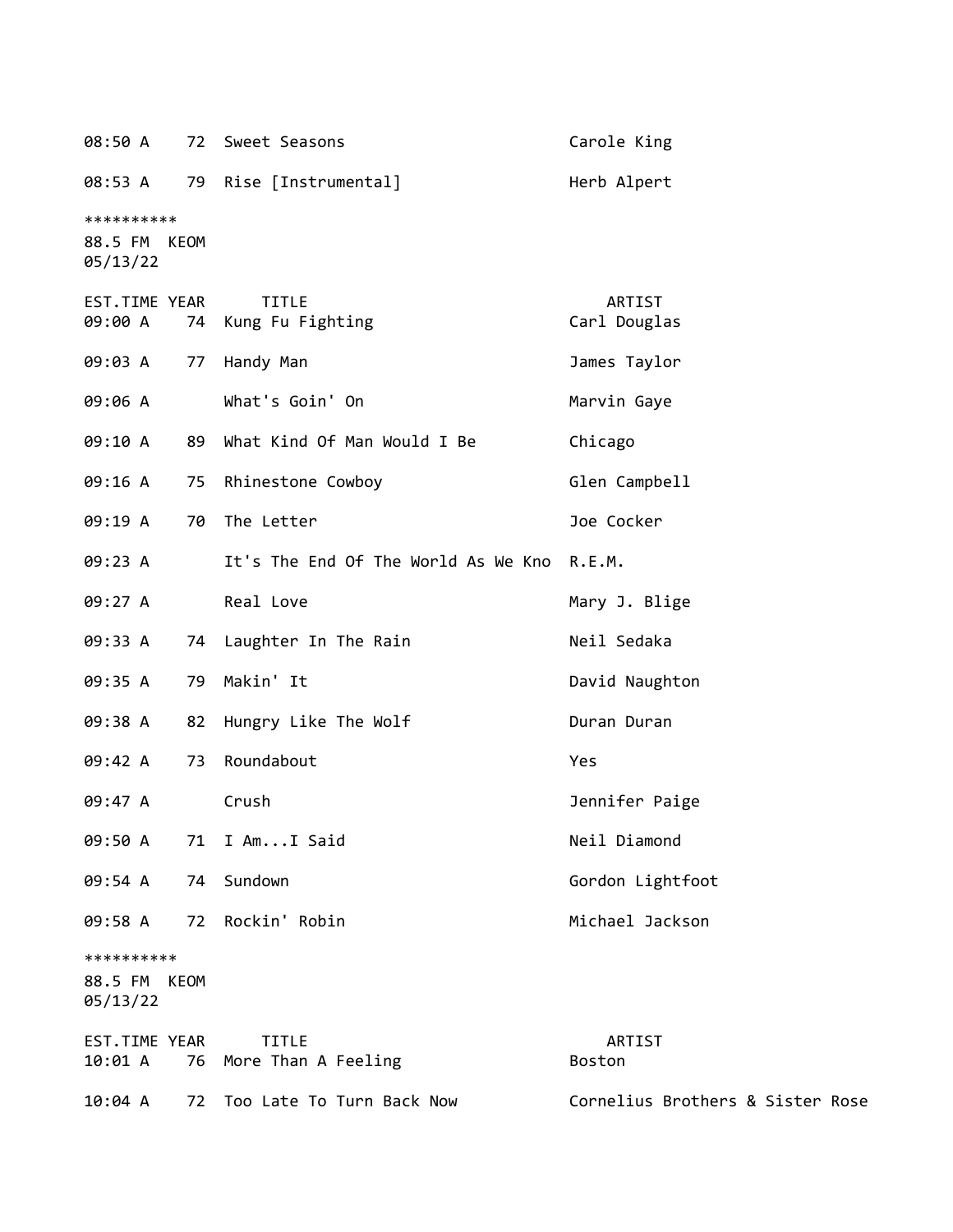| 10:07 A                                |    | Lights Out                                 | Peter Wolf                       |
|----------------------------------------|----|--------------------------------------------|----------------------------------|
| $10:11 \; A$                           |    | 84 On The Dark Side                        | John Cafferty & The Beaver Brown |
| <b>Band</b><br>10:16 A                 |    | 90 Love Will Lead You Back                 | Taylor Dayne                     |
| 10:20A                                 | 75 | Low Rider                                  | War                              |
| 10:23 A                                |    | Don't Answer Me                            | Alan Parsons Project             |
| 10:27 A                                |    | 76 Sorry Seems To Be The Hardest Word      | Elton John                       |
| 10:32 A                                |    | 72 Use Me                                  | Bill Withers                     |
| 10:35 A                                |    | Cruel Summer                               | Ace Of Base                      |
| 10:39A                                 |    | 80 It's Still Rock And Roll To Me          | Billy Joel                       |
| 10:42 A                                |    | Games                                      | Redeye                           |
| 10:46 A                                |    | The Boy Is Mine                            | Brandy with Monica               |
| 10:50 A                                |    | 74 Rikki Don't Lose That Number            | Steely Dan                       |
| 10:54 A                                |    | 71 Brand New Key                           | Melanie                          |
|                                        |    | 10:56 A 74 Band On The Run                 | Paul McCartney & Wings           |
| **********<br>88.5 FM KEOM<br>05/13/22 |    |                                            |                                  |
| EST.TIME YEAR<br>11:03 A               | 75 | <b>TITLE</b><br>Love Will Keep Us Together | ARTIST<br>Captain & Tennille     |
| 11:06 A                                | 70 | Sweet Mary                                 | Wadsworth Mansion                |
| $11:08$ A                              | 77 | Here You Come Again                        | Dolly Parton                     |
| 11:11 A                                | 80 | I Pledge My Love                           | Peaches & Herb                   |
| 11:18A                                 |    | Go The Distance                            | Michael Bolton                   |
| 11:22 A                                | 70 | No Matter What                             | Badfinger                        |
| 11:25 A                                |    | Modern Love                                | David Bowie                      |
| 11:30 A                                | 71 | Lonely Days                                | Bee Gees                         |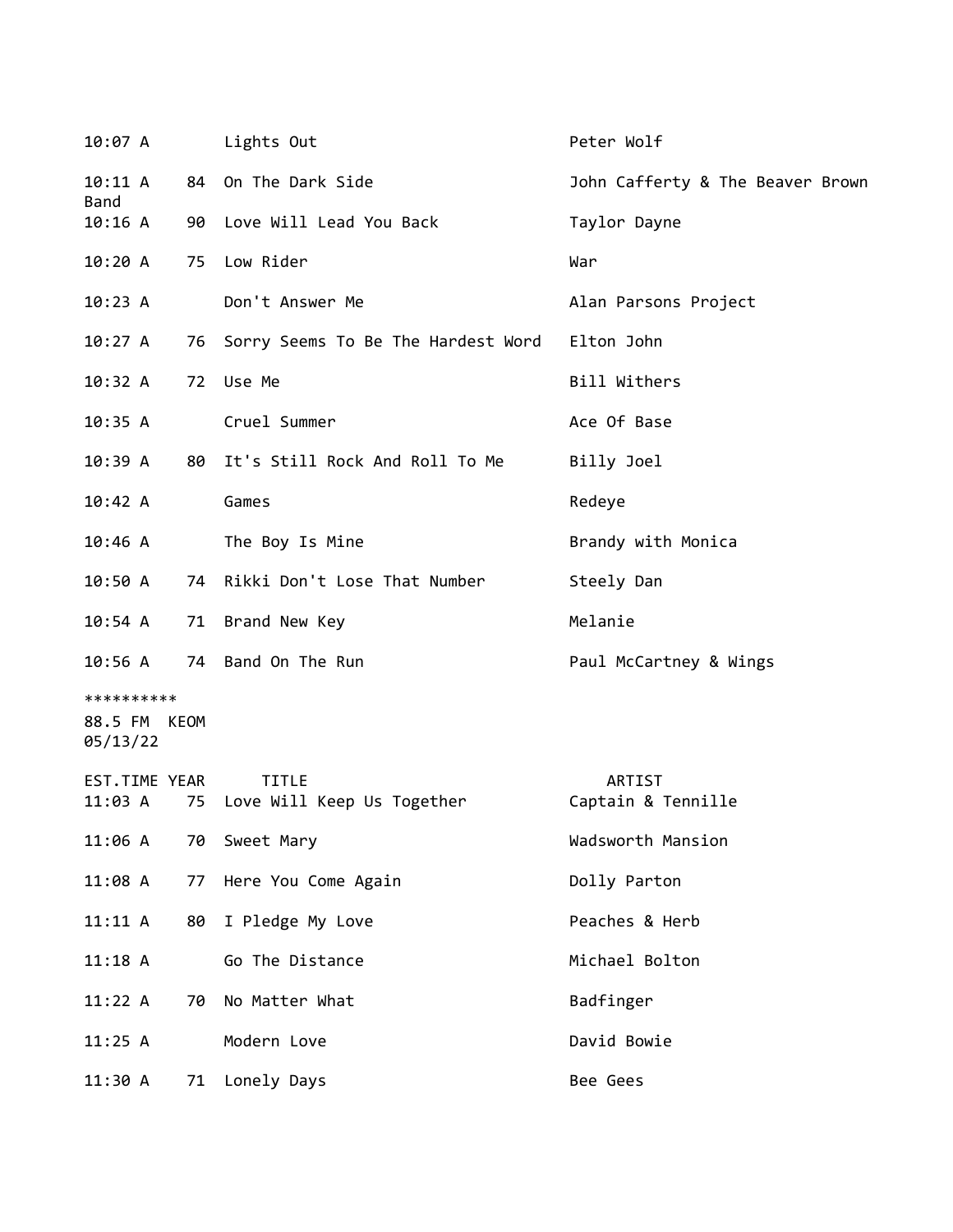| $11:34$ A                              | Streets Of Philadelphia                    | Bruce Springsteen           |
|----------------------------------------|--------------------------------------------|-----------------------------|
| 11:38 A                                | 85 Say You, Say Me                         | Lionel Richie               |
| 11:42 A                                | 78 Stay                                    | Jackson Browne              |
| 11:48 A                                | 91 The Promise Of A New Day                | Paula Abdul                 |
| $11:52$ A                              | 76 Still The One                           | Orleans                     |
| $11:56$ A                              | 73 Will It Go 'Round In Circles            | Billy Preston               |
| **********<br>88.5 FM KEOM<br>05/13/22 |                                            |                             |
| EST.TIME YEAR<br>12:01 P<br>70         | <b>TITLE</b><br>Bridge Over Troubled Water | ARTIST<br>Simon & Garfunkel |
| 12:05 P                                | Only Love Is Real                          | Carole King                 |
| 12:09 P                                | 72 You Ought To Be With Me                 | Al Green                    |
| 12:12 P                                | Trouble                                    | Lindsey Buckingham          |
| $12:19$ P                              | The Night Chicago Died                     | Paper Lace                  |
| 12:22 P                                | 71 Mercy Mercy Me (The Ecology)            | Marvin Gaye                 |
| $12:25$ P                              | Iko Iko                                    | Belle Stars                 |
| 12:30 P                                | 75 All By Myself                           | Eric Carmen                 |
| 12:34 P                                | 76 Year Of The Cat                         | Al Stewart                  |
| 12:39 P<br>89                          | So Alive                                   | Love And Rockets            |
| 12:45 P<br>92                          | How Do You Talk To An Angel                | Heights                     |
| 12:49 P<br>71                          | I Just Want To Celebrate                   | Rare Earth                  |
| 12:51 P<br>75                          | Love Rollercoaster                         | Ohio Players                |
| 12:54 P<br>75                          | I Love Music                               | 0'Jays                      |
| $12:59$ P                              | Love On A Two-Way Street                   | Moments                     |
| **********                             |                                            |                             |

88.5 FM KEOM 05/13/22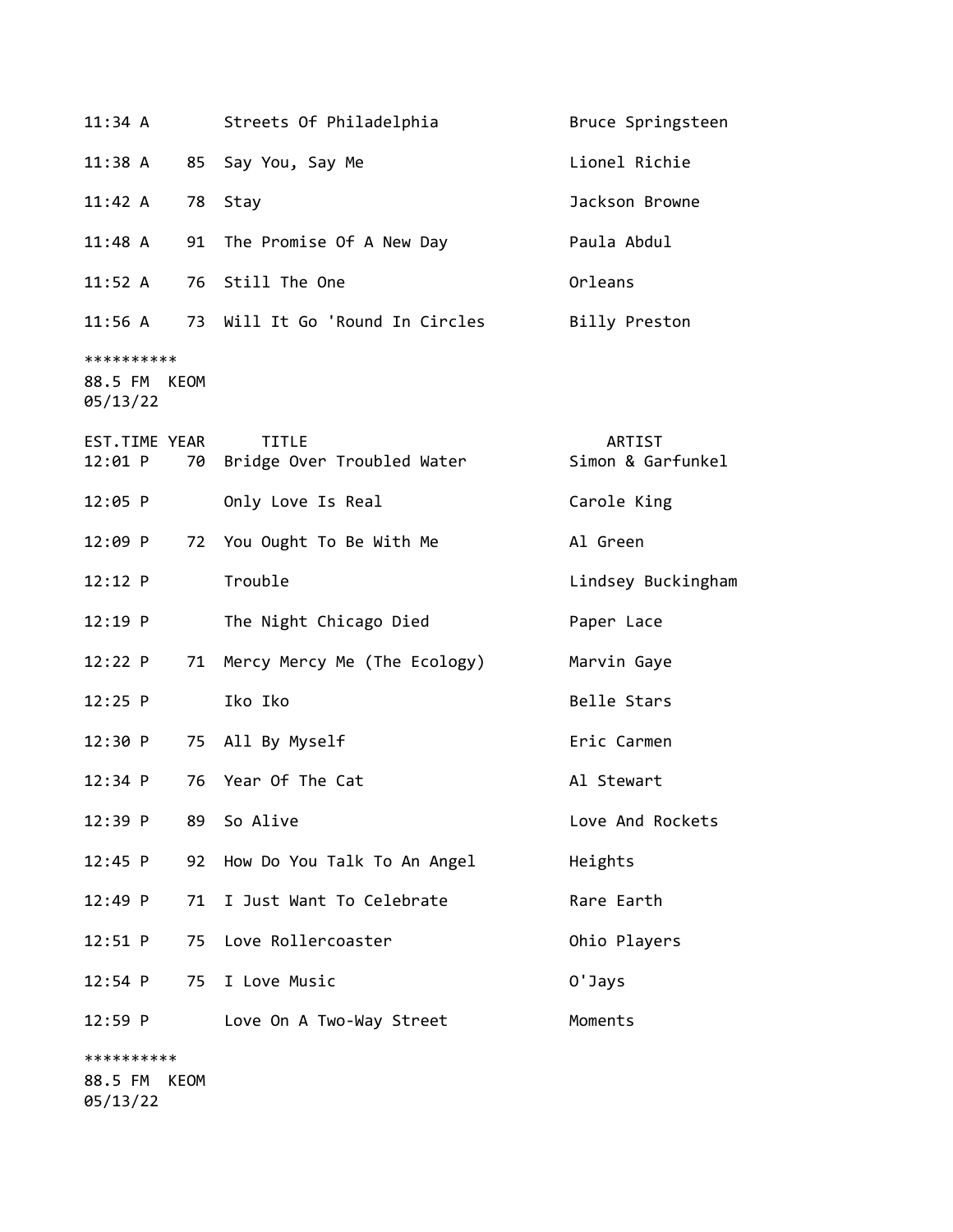| EST.TIME YEAR<br>$01:02$ P             | 85 | <b>TITLE</b><br>Life In A Northern Town            | ARTIST<br>Dream Academy    |
|----------------------------------------|----|----------------------------------------------------|----------------------------|
| 01:07 P                                | 73 | Last Song                                          | Edward Bear                |
| 01:10 P                                |    | The World I Know                                   | Collective Soul            |
| $01:16$ P                              | 80 | Magic                                              | Olivia Newton-John         |
| 01:20 P                                |    | 74 Can't Get It Out Of My Head                     | Electric Light Orchestra   |
| $01:24$ P                              | 77 | Southern Nights                                    | Glen Campbell              |
| $01:27$ P                              |    | Do I Do                                            | Stevie Wonder              |
| 01:33 P                                | 88 | Two Hearts                                         | Phil Collins               |
| 01:37 P                                |    | 73 Long Train Runnin'                              | Doobie Brothers            |
| 01:40 P                                | 90 | Vision Of Love                                     | Mariah Carey               |
| 01:46 P                                | 77 | Nobody Does It Better                              | Carly Simon                |
| 01:49 P                                | 89 | Dreamin'                                           | Vanessa Williams           |
| $01:53$ P                              | 74 | The Show Must Go On                                | Three Dog Night            |
| 01:56 P                                |    | I'm Just A Singer In A Rock And Rol Moody Blues    |                            |
| **********<br>88.5 FM KEOM<br>05/13/22 |    |                                                    |                            |
| EST.TIME YEAR                          |    | TITLE                                              | ARTIST                     |
| 02:02 P                                | 74 | Rock The Boat                                      | Hues Corporation           |
| 02:05 P                                | 74 | Come And Get Your Love                             | Redbone                    |
| 02:08 P                                | 75 | Before The Next Teardrop Falls                     | Freddy Fender              |
| 02:11 P                                | 81 | Who's Crying Now                                   | Journey                    |
| 02:17 P                                | 72 | Puppy Love                                         | Donny Osmond               |
| 02:20 P                                | 79 | Stumblin' In                                       | Suzi Quatro & Chris Norman |
| 02:24 P                                | 83 | Cuts Like A Knife                                  | Bryan Adams                |
| 02:29 P                                |    | 75 (Hey Won't You Play) Another Somebo B.J. Thomas |                            |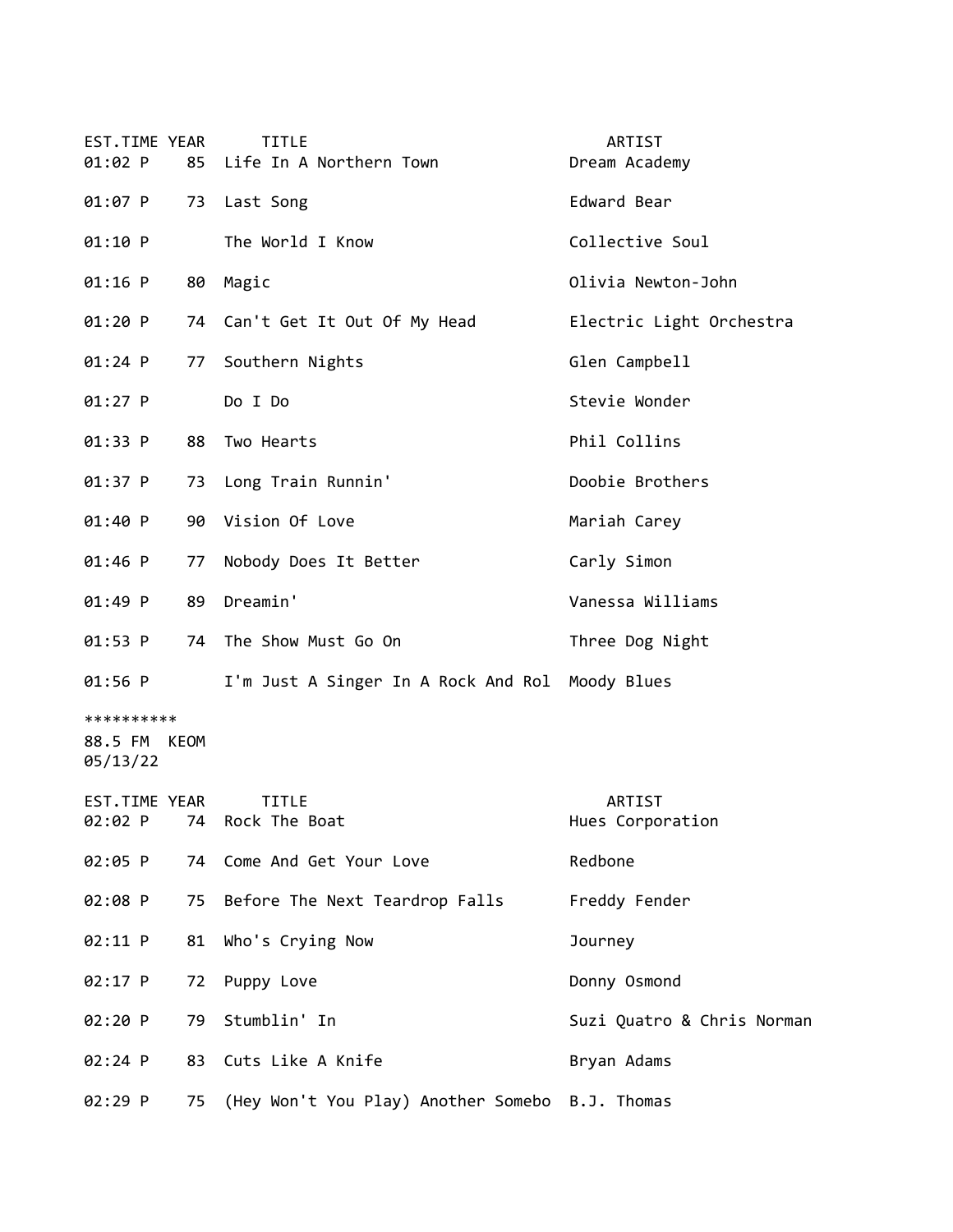| 02:32 P                                |    | 74 You Won't See Me                            | Anne Murray         |
|----------------------------------------|----|------------------------------------------------|---------------------|
| 02:35 P                                | 83 | Flashdance (What A Feeling)                    | Irene Cara          |
| 02:39 P                                | 70 | Temptation Eyes                                | Grassroots          |
| 02:43 P                                |    | Downtown Train                                 | Rod Stewart         |
| $02:47$ P                              |    | 75 Sweet Love                                  | Commodores          |
| 02:50 P                                | 76 | If You Leave Me Now                            | Chicago             |
| 02:54 P                                |    | 77 Come Sail Away                              | Styx                |
| 02:59 P                                |    | 79 Don't Stop 'Til You Get Enough              | Michael Jackson     |
| **********<br>88.5 FM KEOM<br>05/13/22 |    |                                                |                     |
| EST.TIME YEAR<br>03:02 P               | 78 | <b>TITLE</b><br>An Everlasting Love            | ARTIST<br>Andy Gibb |
| 03:06 P                                | 74 | Nothing From Nothing                           | Billy Preston       |
| 03:09 P                                | 81 | Woman                                          | John Lennon         |
| 03:12 P                                |    | Catch Me, I'm Falling                          | Pretty Poison       |
| 03:18 P                                | 94 | The Sign                                       | Ace Of Base         |
| 03:21 P                                | 73 | Never, Never Gonna Give You Up                 | Barry White         |
| 03:25 P                                | 86 | Secret Separation                              | Fixx                |
| 03:30 P                                | 76 | Kiss And Say Goodbye                           | Manhattans          |
| 03:34 P                                | 91 | Blowing Kisses In The Wind                     | Paula Abdul         |
| 03:38 P                                | 82 | Who Can It Be Now                              | Men At Work         |
| 03:41 P                                | 71 | Love Her Madly                                 | Doors               |
| 03:46 P                                |    | Something About The Way You Look To Elton John |                     |

Crosby, Stills & Nash 03:50 P 77 Just A Song Before I Go 03:52 P 72 Song Sung Blue Neil Diamond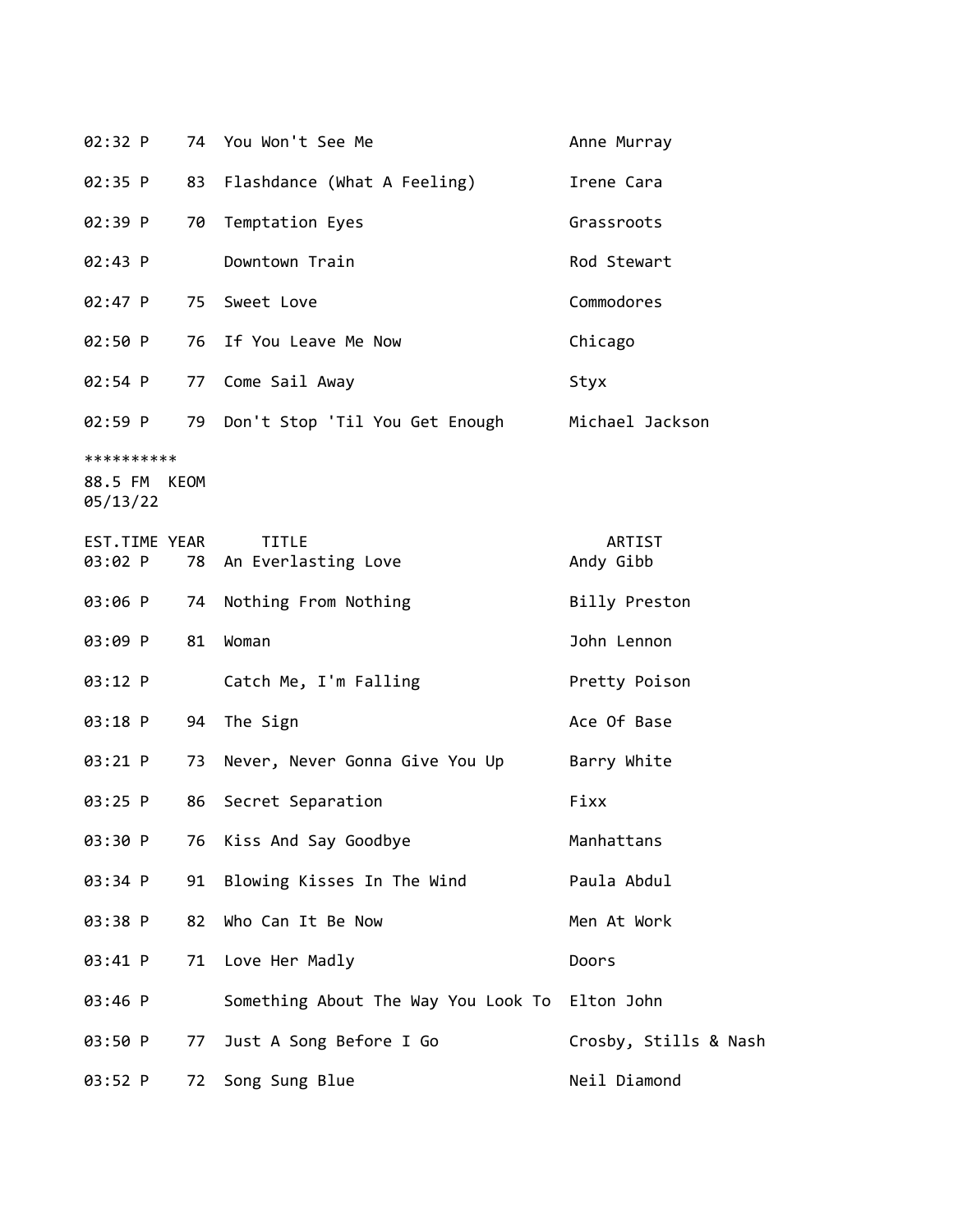|                                        |    | 03:55 P 72 I Saw The Light          | Todd Rundgren                            |
|----------------------------------------|----|-------------------------------------|------------------------------------------|
| 03:59 P                                |    | We Didn't Start The Fire            | Billy Joel                               |
| **********<br>88.5 FM KEOM<br>05/13/22 |    |                                     |                                          |
| EST.TIME YEAR<br>04:03 P               |    | <b>TITLE</b><br>75 Bad Time         | ARTIST<br>Grand Funk Railroad            |
| 04:07 P                                |    | 77 Car Wash                         | Rose Royce                               |
| 04:10 P                                |    | 83 Holiday                          | Madonna                                  |
| 04:17 P                                |    | 83 Let's Dance                      | David Bowie                              |
| 04:22 P                                |    | 76 You Don't Have To Be A Star      | Marilyn McCoo & Billy Davis, Jr.         |
| 04:26 P                                |    | Deeper Than The Night               | Olivia Newton-John                       |
| 04:32 P                                | 70 | Who'll Stop The Rain                | Creedence Clearwater Revival             |
| 04:34 P                                |    | 79 Lady                             | Little River Band                        |
| 04:40 P                                | 81 | (There's) No Gettin' Over Me        | Ronnie Milsap                            |
| 04:43 P                                |    | 71 Ain't No Sunshine                | Bill Withers                             |
| 04:48 P                                | 73 | Drift Away                          | Dobie Gray                               |
| 04:52 P                                |    | Imagine                             | John Lennon                              |
| **********<br>88.5 FM KEOM<br>05/13/22 |    |                                     |                                          |
| EST.TIME YEAR<br>05:00 P               |    | <b>TITLE</b><br>75 Fallin' In Love  | ARTIST<br>Hamilton, Joe Frank & Reynolds |
| 05:03 P                                | 74 | Help Me                             | Joni Mitchell                            |
| 05:07 P                                | 72 | Alone Again (Naturally)             | Gilbert O'Sullivan                       |
| 05:11 P                                | 82 | I Keep Forgettin' (Every Time You'r | Michael McDonald                         |
| 05:17 P                                | 72 | If You Don't Know Me By Now         | Harold Melvin & The Bluenotes            |
| $05:21$ P                              | 76 | Show Me The Way                     | Peter Frampton                           |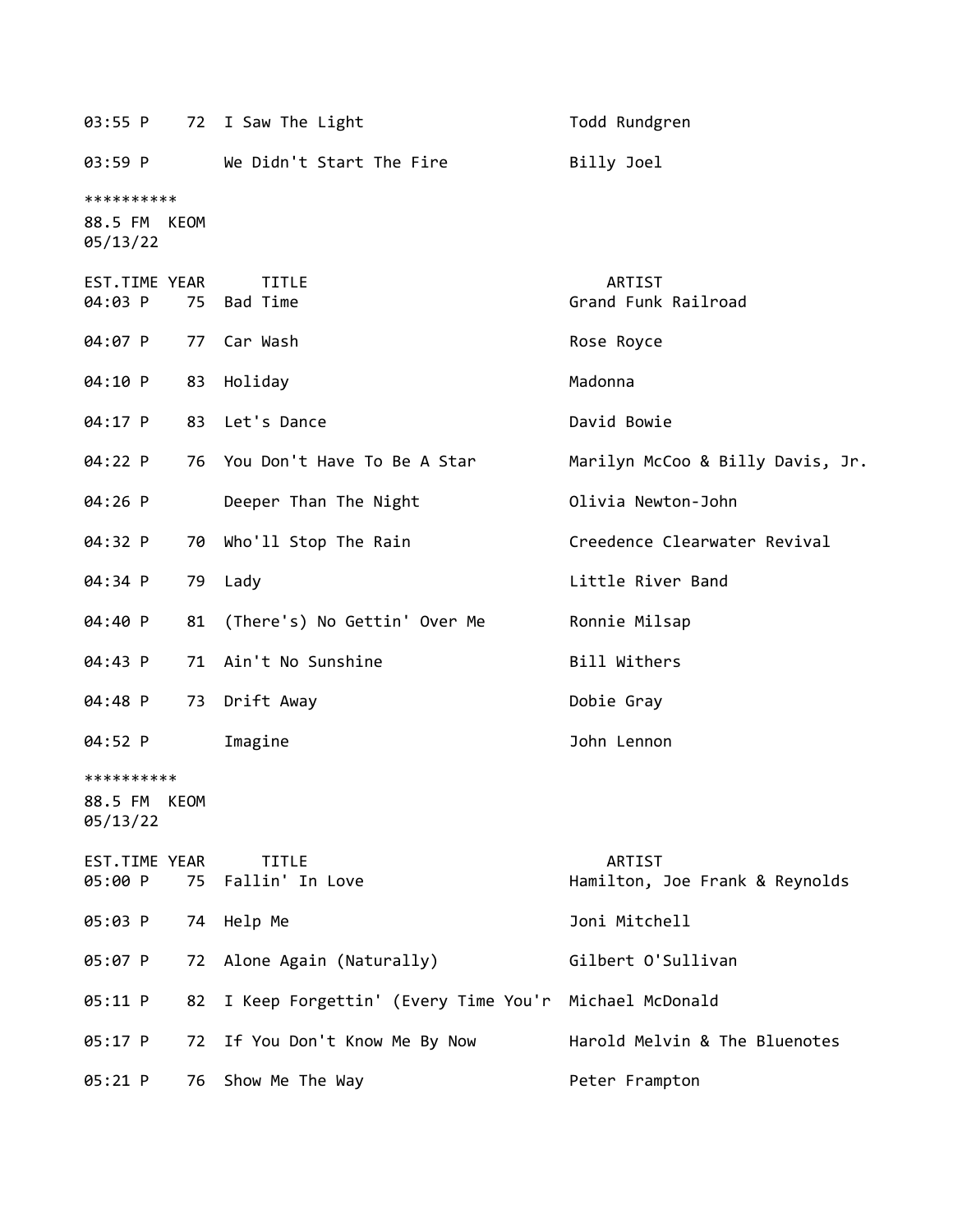| 05:25 P                           |      | 84 Foolish Heart                                               | Steve Perry           |
|-----------------------------------|------|----------------------------------------------------------------|-----------------------|
| 05:30 P                           | 72   | You're So Vain                                                 | Carly Simon           |
| 05:34 P                           | 72   | Could It Be I'm Falling In Love                                | Spinners              |
| 05:40 P                           | 88   | Hands To Heaven                                                | <b>Breathe</b>        |
| 05:47 P                           | 92   | A Whole New World (Alladin's Theme) Peabo Bryson & Regina Bell |                       |
| 05:51 P                           | 86   | Danger Zone                                                    | Kenny Loggins         |
| **********<br>88.5 FM<br>05/13/22 | KEOM |                                                                |                       |
| EST.TIME YEAR<br>06:00 P          | 72   | <b>TITLE</b><br>Oh Girl                                        | ARTIST<br>Chi-Lites   |
| 06:03 P                           | 80   | Him                                                            | Rupert Holmes         |
| 06:07 P                           | 72   | Ben                                                            | Michael Jackson       |
| 06:10 P                           |      | Walk On The Ocean                                              | Toad The Wet Sprocket |
| 06:16 P                           |      | Typical Male                                                   | Tina Turner           |
| 06:20 P                           | 75   | Nights On Broadway                                             | Bee Gees              |
| 06:26 P                           | 79   | Heart Of Glass                                                 | Blondie               |
| 06:30 P                           | 85   | Heaven                                                         | Bryan Adams           |
| 06:34 P                           | 70   | Ma Belle Amie                                                  | Tee Set               |
| 06:39 P                           | 90   | It Must've Been Love                                           | Roxette               |
| 06:46 P                           | 76   | Dream Weaver                                                   | Gary Wright           |
| 06:49 P                           |      | 74 Don't Let The Sun Go Down On Me                             | Elton John            |
| **********<br>88.5 FM<br>05/13/22 | KEOM |                                                                |                       |
| EST.TIME YEAR<br>07:00 P          | 73   | <b>TITLE</b><br>Yesterday Once More                            | ARTIST<br>Carpenters  |
| 07:04 P                           | 82   | That Girl                                                      | Stevie Wonder         |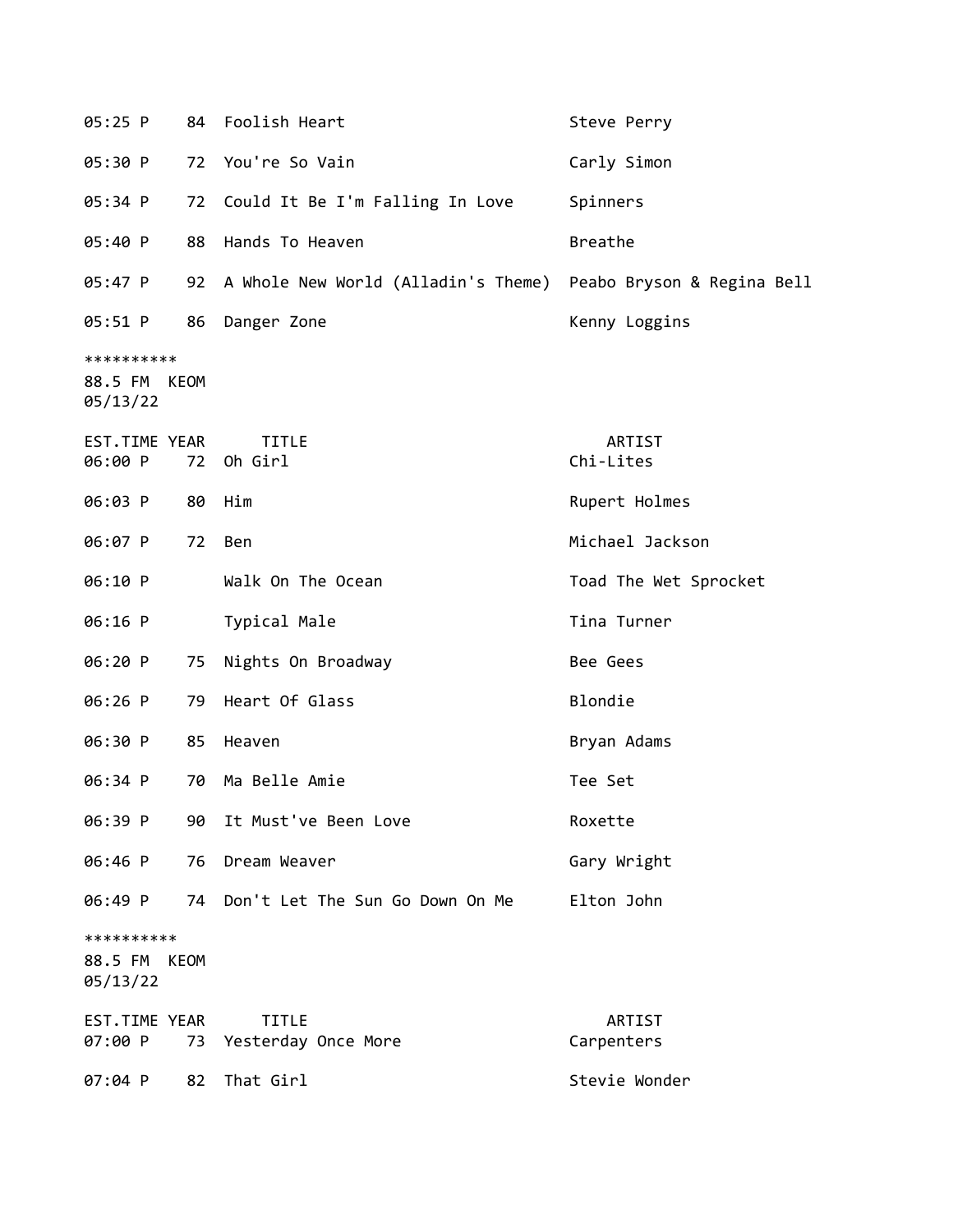|    | Theme From S.W.A.T.                | Rhythm Heritage                                                                                                                                                              |
|----|------------------------------------|------------------------------------------------------------------------------------------------------------------------------------------------------------------------------|
|    | Live For Loving You                | Gloria Estefan                                                                                                                                                               |
| 88 | Never Gonna Give You Up            | Rick Astley                                                                                                                                                                  |
| 79 | Mama Can't Buy You Love            | Elton John                                                                                                                                                                   |
|    | I'd Really Love To See You Tonight | England Dan & John Ford Coley                                                                                                                                                |
| 80 | Don't Ask Me Why                   | Billy Joel                                                                                                                                                                   |
|    |                                    | Paula Abdul                                                                                                                                                                  |
| 71 | Day After Day                      | Badfinger                                                                                                                                                                    |
|    | Lately                             | Divine                                                                                                                                                                       |
|    |                                    | Rita Coolidge                                                                                                                                                                |
| 74 | Rock Your Baby                     | George McCrae                                                                                                                                                                |
| 83 | Solitare                           | Laura Branigan                                                                                                                                                               |
| 73 | Rock On                            | David Essex                                                                                                                                                                  |
|    | Big Yellow Taxi                    | Neighborhood, The                                                                                                                                                            |
| 80 | Funkytown                          | Lipps, Inc.                                                                                                                                                                  |
|    |                                    |                                                                                                                                                                              |
|    | TITLE                              | ARTIST<br>Jim Croce                                                                                                                                                          |
| 79 | The Main Event                     | Barbra Streisand                                                                                                                                                             |
|    | The Politics Of Dancing            | Re-Flex                                                                                                                                                                      |
|    |                                    | Madonna                                                                                                                                                                      |
|    | Lullaby                            | Shawn Mullins                                                                                                                                                                |
|    |                                    | Climax                                                                                                                                                                       |
|    |                                    | Neil Diamond                                                                                                                                                                 |
|    | Rock Me Gently                     | Andy Kim                                                                                                                                                                     |
|    | 88.5 FM KEOM<br>EST.TIME YEAR      | 91<br>76<br>89 Cold Hearted<br>78 The Way You Do The Things You Do<br>72 You Don't Mess Around With Jim<br>90 Vogue<br>72 Precious And Few<br>78 Forever In Blue Jeans<br>74 |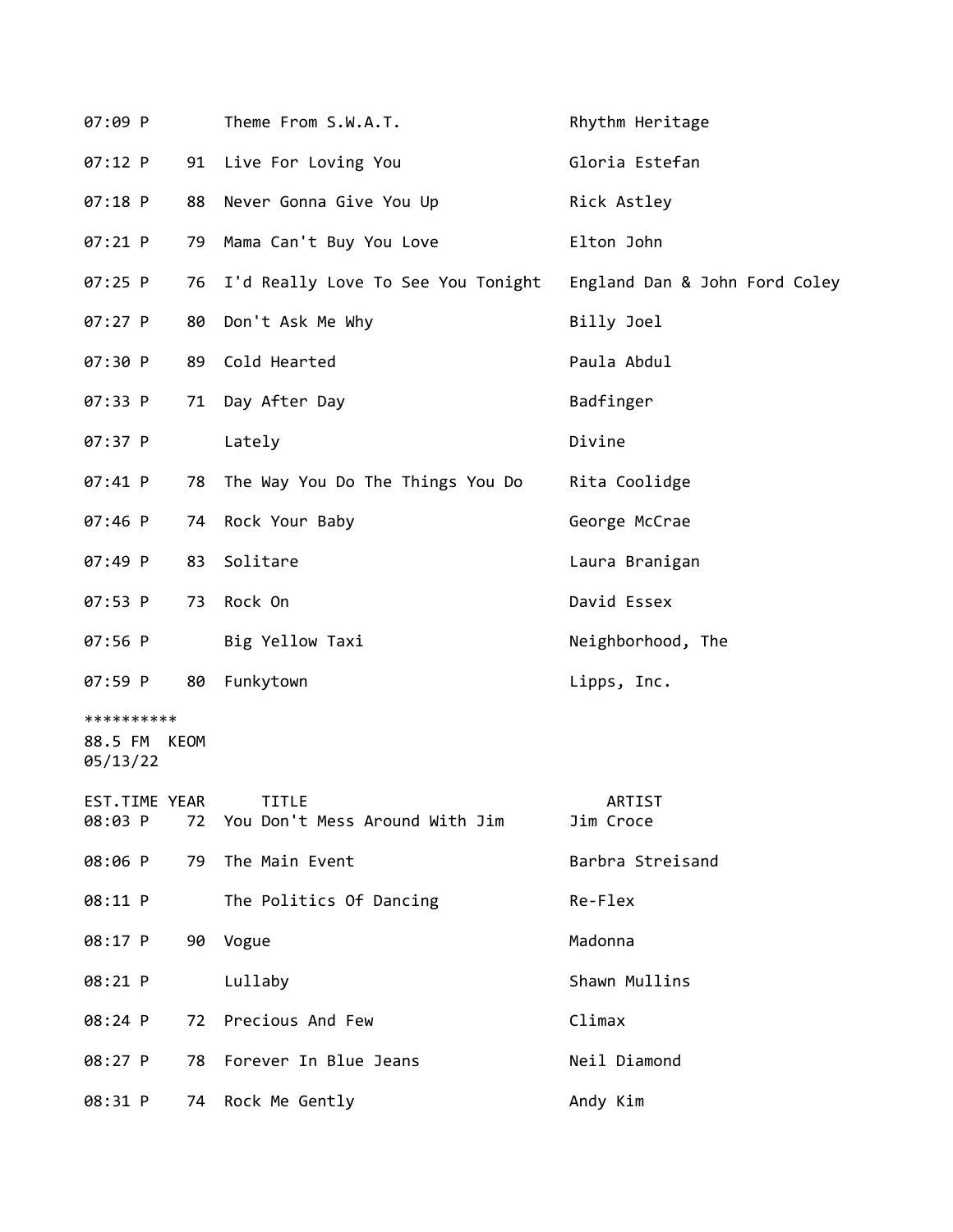| 08:34 P                                |    | 74 Mockingbird                                    | Carly Simon & James Taylor     |
|----------------------------------------|----|---------------------------------------------------|--------------------------------|
| 08:38 P                                |    | Lean On Me                                        | Club Nouveau                   |
| 08:41 P                                |    | 86 Throwing It All Away                           | Genesis                        |
| 08:47 P                                |    | My Lovin' (You're Never Gonna Get I EnVogue       |                                |
| 08:51 P                                | 78 | What You Won't Do For Love                        | Bobby Caldwell                 |
| 08:54 P                                |    | 72 Let's Stay Together                            | Al Green                       |
| 08:59 P                                |    | 70 Ain't No Mountain High Enough (Shor Diana Ross |                                |
| **********<br>88.5 FM KEOM<br>05/13/22 |    |                                                   |                                |
| EST.TIME YEAR<br>09:02 P               | 73 | <b>TITLE</b><br>My Music                          | ARTIST<br>Loggins & Messina    |
| 09:05 P                                |    | 72 Everybody Plays The Fool                       | Main Ingredient                |
| 09:08 P                                | 83 | (There's) Always Something There To Naked Eyes    |                                |
| 09:11 P                                |    | 70 Express Yourself                               | Charles Wright & The Watts 103 |
| Street Rhythm Band<br>09:17 P          |    | 78 If I Can't Have You                            | Yvonne Elliman                 |
| 09:20 P                                | 79 | Lonesome Loser                                    | Little River Band              |
| 09:23 P                                |    | 86 Girl Can't Help It                             | Journey                        |
| 09:27 P                                |    | Someday                                           | Sugar Ray                      |
| 09:33 P                                | 74 | Dancing Machine                                   | Jackson 5                      |
| 09:35 P                                | 70 | Montego Bay                                       | Bobby Bloom                    |
| 09:38 P                                |    | When I Wanted You                                 | Barry Manilow                  |
| 09:42 P                                | 77 | Give A Little Bit                                 | Supertramp                     |
| 09:47 P                                |    | If You Had My Love                                | Jennifer Lopez                 |
| 09:51 P                                | 76 | Turn The Beat Around                              | Vicki Sue Robinson             |
| 09:54 P                                |    | MacArthur Park                                    | Donna Summer                   |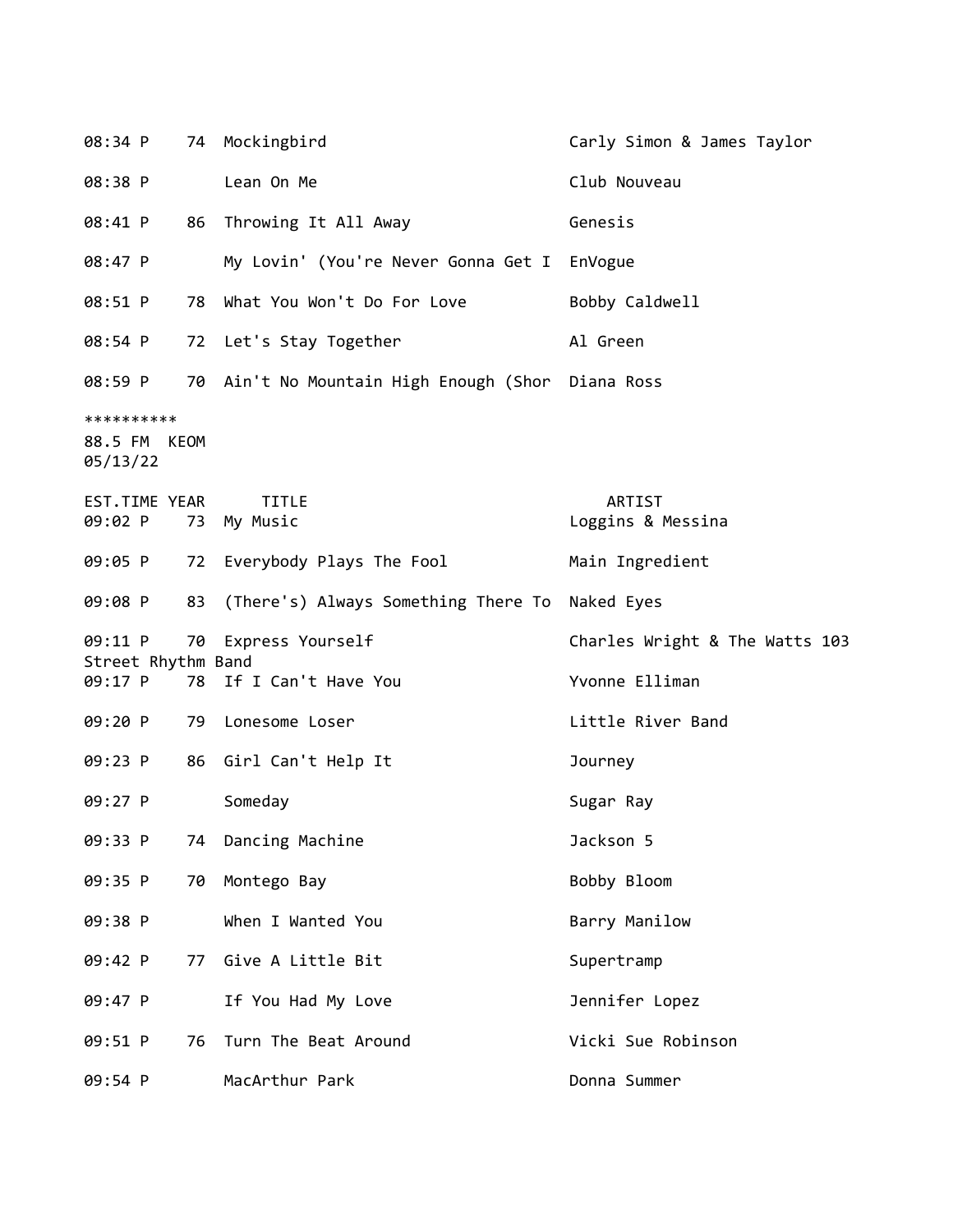| 09:59 P                                |      | 77 Don't Stop                                          | Fleetwood Mac                 |
|----------------------------------------|------|--------------------------------------------------------|-------------------------------|
| **********<br>88.5 FM KEOM<br>05/13/22 |      |                                                        |                               |
| EST.TIME YEAR<br>10:02 P               |      | <b>TITLE</b><br>71 Sweet City Woman                    | ARTIST<br>Stampeders          |
| $10:06$ P                              | 70   | Thank You                                              | Sly & The Family Stone        |
| 10:10 P                                |      | Telefone (Long Distance Love Affair                    | Sheena Easton                 |
| $10:15$ P                              | 76   | Let Your Love Flow                                     | Bellamy Brothers              |
| $10:18$ P                              | 78   | I Was Made For Dancin'                                 | Leif Garrett                  |
| $10:21$ P                              |      | Love Changes (Everything)                              | Climie Fisher                 |
| $10:25$ P                              | 91   | Power Of Love-Love Power                               | Luther Vandross               |
| $10:31$ P                              | 78   | Three Times A Lady                                     | Commodores                    |
| $10:34$ P                              | 79   | When You're In Love With A Beautifu Dr. Hook           |                               |
| 10:37 P                                | 87   | (I've Had) The Time Of My Life                         | Bill Medley & Jennifer Warnes |
| 10:42 P                                | 77   | Long Time                                              | Boston                        |
| $10:46$ P                              | 99   | Amazed                                                 | Lonestar                      |
| 10:50 P                                |      | 79 You Decorated My Life                               | Kenny Rogers                  |
| $10:54$ P                              | 74   | Lucy In The Sky With Diamonds                          | Elton John                    |
| **********<br>88.5 FM<br>05/13/22      | KEOM |                                                        |                               |
| EST.TIME YEAR<br>11:01 P               |      | <b>TITLE</b><br>74 You're The First, The Last, My Ever | ARTIST<br>Barry White         |
| $11:04$ P                              | 78   | Disco Inferno                                          | Trammps                       |
| $11:07$ P                              | 77   | (Love Is) Thicker Than Water                           | Andy Gibb                     |
| $11:12$ P                              |      | Seven Year Ache                                        | Roseanne Cash                 |
| $11:17$ P                              |      | Here In My Heart                                       | Chicago                       |